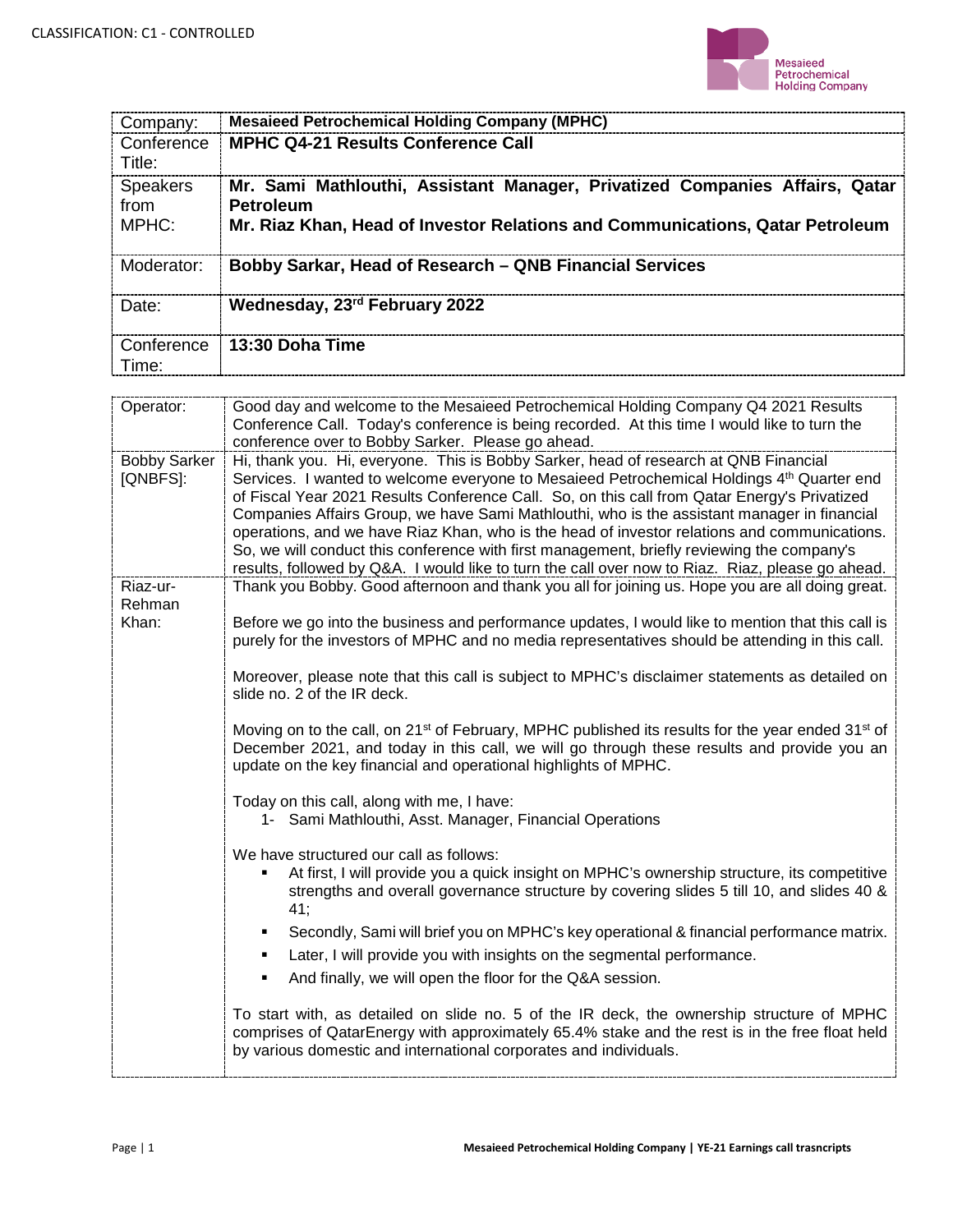

|                     | QatarEnergy being the main shareholder of MPHC provides most of the head office functions<br>through a service-level agreement. The operations of MPHC's joint ventures are independently<br>managed by their respective Board of Directors, along with the senior management team.<br>In terms of competitive advantages, as detailed on slide no. 8, all of the MPHC's group<br>companies are strategically placed in terms of:<br>competitively priced and assured feedstock supply under long term arrangements;<br>solid liquidity position, with a strong cash flow generation capability; and<br>presence of most reputed JV partners.<br>Additionally, its partnership with Muntajat, acts as a catalyst for its access to global markets.<br>As detailed on slide 10, from competitive positioning perspective, MPHC ranks among top tier<br>companies in the regional chemical space, across most the matrices and specifically leads the<br>charts in terms of profitability margins.<br>In terms of the Governance structure of MPHC, you may refer to slides 40 & 41 of the IR deck,<br>which covers various aspects of MPHC's code of corporate governance in detail. |
|---------------------|-------------------------------------------------------------------------------------------------------------------------------------------------------------------------------------------------------------------------------------------------------------------------------------------------------------------------------------------------------------------------------------------------------------------------------------------------------------------------------------------------------------------------------------------------------------------------------------------------------------------------------------------------------------------------------------------------------------------------------------------------------------------------------------------------------------------------------------------------------------------------------------------------------------------------------------------------------------------------------------------------------------------------------------------------------------------------------------------------------------------------------------------------------------------------------------|
|                     | I will now hand over to Sami.                                                                                                                                                                                                                                                                                                                                                                                                                                                                                                                                                                                                                                                                                                                                                                                                                                                                                                                                                                                                                                                                                                                                                       |
| Sami<br>Mathlouthi: | Thank you Riaz. Good afternoon and thank you all for joining us.<br>To start with, as detailed on slide 12, in terms of macroeconomic dynamics, accelerated global<br>GDP recovery on the back of positive macro drivers led to an increase in demand for<br>downstream commodities. Industry-wide supply constraints and global logistical bottlenecks<br>also played a part in keeping the product prices favourable for the downstream producers.                                                                                                                                                                                                                                                                                                                                                                                                                                                                                                                                                                                                                                                                                                                                |
|                     | MPHC joint ventures benefitted from these strong economic sentiments which resulted in<br>improved price levels, which translated into an improved set of financial results as detailed on<br>slide 14.                                                                                                                                                                                                                                                                                                                                                                                                                                                                                                                                                                                                                                                                                                                                                                                                                                                                                                                                                                             |
|                     | For the year ended 31 <sup>st</sup> of December 2021, MPHC recorded a net profit of QR 1.9 billion, up by<br>250%, as detailed on slide no. 16.                                                                                                                                                                                                                                                                                                                                                                                                                                                                                                                                                                                                                                                                                                                                                                                                                                                                                                                                                                                                                                     |
|                     | Group's improved financial performance for the current year was largely attributable to improved<br>product prices, which on an average increased by 52%, and translated into an increase of QR<br>1.3 billion in Group's net earnings, as you can see on slide 17.                                                                                                                                                                                                                                                                                                                                                                                                                                                                                                                                                                                                                                                                                                                                                                                                                                                                                                                 |
|                     | Sales volumes were also furthered by 7%, versus last year, driven by improved plant operating<br>rates and healthy product demand. The overall growth in sales volumes translated into an<br>increase of QR 191 million in MPHC's net earnings.                                                                                                                                                                                                                                                                                                                                                                                                                                                                                                                                                                                                                                                                                                                                                                                                                                                                                                                                     |
|                     | The positive trajectory in product prices and improved volumes were slightly offset by increase<br>in variable costs, which contributed by QR 282 million negatively towards the current year's<br>earnings in comparison to the last year.                                                                                                                                                                                                                                                                                                                                                                                                                                                                                                                                                                                                                                                                                                                                                                                                                                                                                                                                         |
|                     | MPHC's operations continue to remain robust and resilient with total production for the year<br>reaching 1.1 million MTs, up by 9% versus last year, as detailed on slide 15. The overall increase<br>in production volumes was mainly attributed to improved plant operating rates during 2021,<br>despite a planned preventive maintenance shutdown which was carried out at the chlor-alkali<br>facilities during Q4-21.                                                                                                                                                                                                                                                                                                                                                                                                                                                                                                                                                                                                                                                                                                                                                         |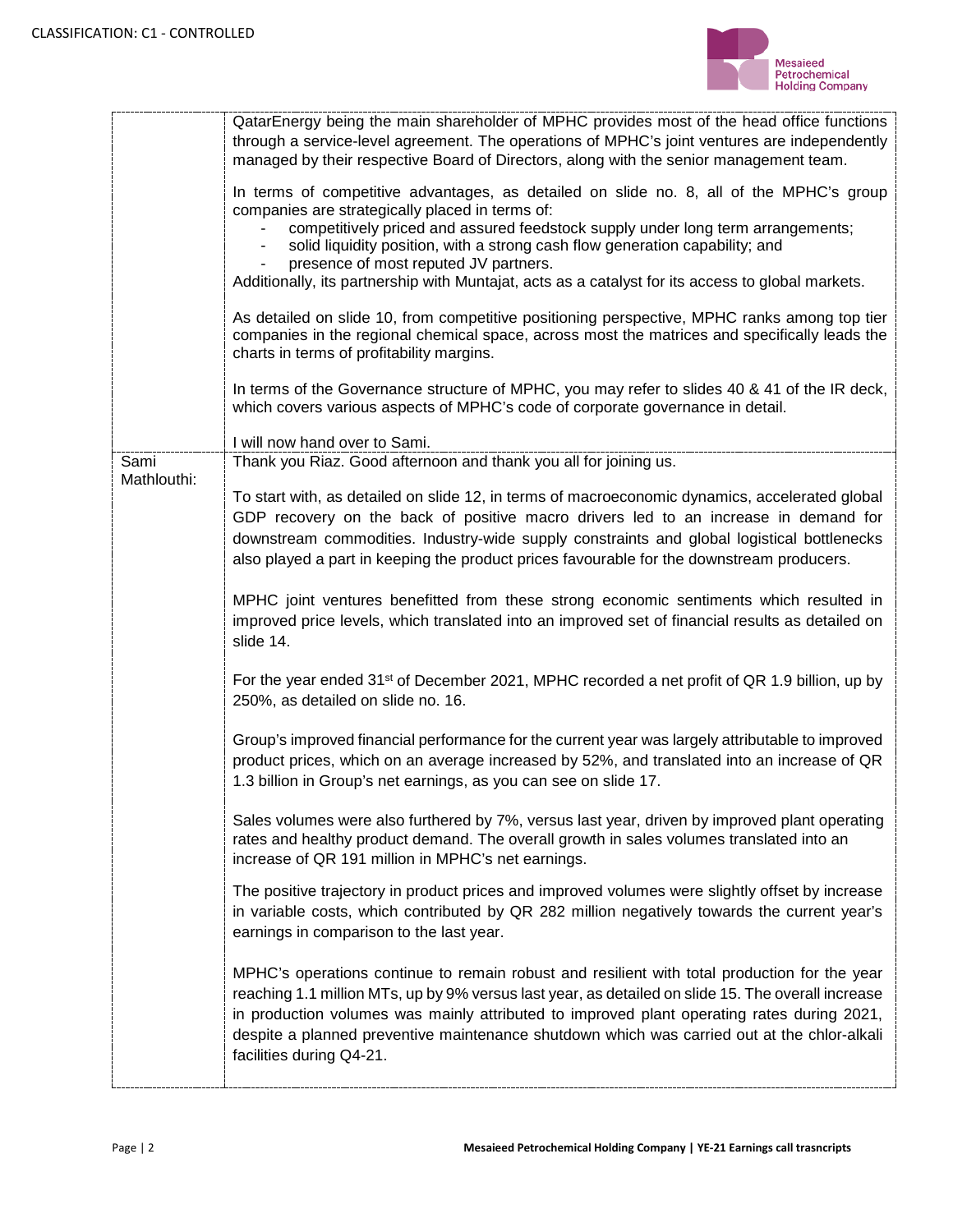

|                    | Moving on to quarter-on-quarter performance, MPHC revenue declined by 12%, while net profit<br>fell 20%.                                                                                                                                                                                                                                      |
|--------------------|-----------------------------------------------------------------------------------------------------------------------------------------------------------------------------------------------------------------------------------------------------------------------------------------------------------------------------------------------|
|                    | Key contributor towards the decline in revenue and net earnings was mainly due to lowered sales<br>volumes which declined by 20%, amid large scale planned maintenance shutdown at the chlor-<br>alkali facilities carried out during Q4-21, which affected the Group's production and sales<br>volumes.                                      |
|                    | However, selling prices were up 10% during Q4-21 compared to Q3-21 mainly on account of<br>higher energy prices and firm demand.                                                                                                                                                                                                              |
|                    | On overall basis, our base case strategy will be to continue our focus on the strategic drivers of<br>operational reliability in terms of continued improvement in efficiency, and achieving cost<br>optimization which would enable the Group to contain costs while making strategic investments<br>for unlocking further growth potential. |
|                    | I will now hand over to Riaz, to cover the segmental performance.                                                                                                                                                                                                                                                                             |
| Riaz-ur-<br>Rehman | Thank you Sami.                                                                                                                                                                                                                                                                                                                               |
| Khan:              | Petrochemicals<br>Starting with petchem segment, as covered in slides 22 till 26.                                                                                                                                                                                                                                                             |
|                    | Compared to last year, financial performance of the segment bounced back with a net profit of<br>QR 1.4 billion, with an increase of 201% compared to last year. This notable increase was<br>primarily driven by improved products prices, which increased by 44%, on account of improved<br>macroeconomic dynamics and supply constraints.  |
|                    | Sales volumes also increased by 11%, compared to last year, against a backdrop of higher<br>operating days during the current year.                                                                                                                                                                                                           |
|                    | The growth in product prices coupled with sales volumes led to an overall rise in revenue by<br>60% within the segment, to reach QR 2.9 billion for the current year.                                                                                                                                                                         |
|                    | Production volumes increased by 14% versus last year, as the segment had planned periodic<br>turnaround of Q-Chem II facilities during Q1 2020, which affected the overall operating rates for<br>last year.                                                                                                                                  |
|                    | In terms of segment revenue by geography, as detailed on slide 25, Asia remains a main market<br>for the segment, along with Indian Sub-continent and Europe.                                                                                                                                                                                 |
|                    | Chlor-Alkali<br>Moving on to Chlor-Alkali segment, as detailed on slides 27 till 31.                                                                                                                                                                                                                                                          |
|                    | The segmental performance recorded a significant recovery with net profit of QR 476 million,<br>compared to a net profit of QR 125 million reported for the last year.                                                                                                                                                                        |
|                    | This notable growth was primarily driven by significant improvement in blended average selling<br>prices, which increased by 71%, complemented by renewed product demand and supply side<br>shortages.                                                                                                                                        |